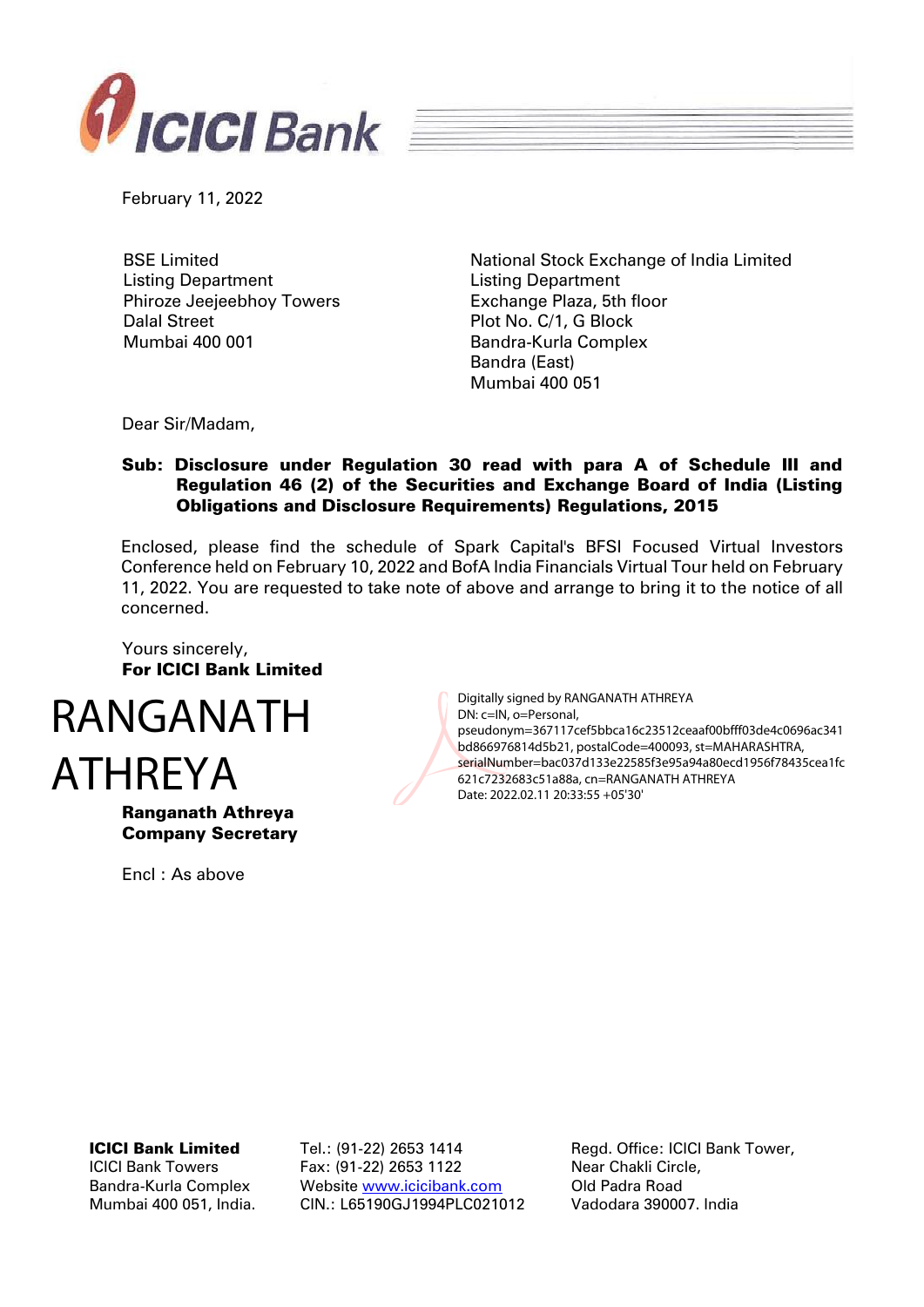



# **SCHEDULE**

## Spark Capital's BFSI Focused Virtual Investors Conference held on February 10, 2022

| Sr. No.         | <b>Attendees: Fund/firm</b>         | <b>Type of meeting</b> |
|-----------------|-------------------------------------|------------------------|
| 1               | <b>Ambit Capital</b>                | Group video call       |
| $\overline{2}$  | <b>Ampersantd Capital</b>           | Group video call       |
| $\overline{3}$  | <b>Bharti Axa Life Insurance</b>    | Group video call       |
| $\overline{4}$  | <b>BOI Axa Mutual Fund</b>          | Group video call       |
| $\overline{5}$  | <b>Canara Robeca MF</b>             | Group video call       |
| $\overline{6}$  | <b>Centrum PMS</b>                  | Group video call       |
| $\overline{7}$  | <b>Dymon Asia Capital</b>           | Group video call       |
| 8               | <b>East Lane Capital</b>            | Group video call       |
| 9               | <b>Edelweiss</b>                    | Group video call       |
| 10              | <b>Entrust Family Office</b>        | Group video call       |
| $\overline{11}$ | Exide Life Insurance Company        | Group video call       |
| 12              | <b>GeeCee Investments</b>           | Group video call       |
| $\overline{13}$ | <b>IDFC Mutual Fund</b>             | Group video call       |
| 14              | <b>Incred Asset Mgmt</b>            | Group video call       |
| $\overline{15}$ | <b>Indgrowth Capital Advisors</b>   | Group video call       |
| 16              | Integer Asset Management            | Group video call       |
| 17              | <b>JM PMS</b>                       | Group video call       |
| 18              | Julius Baer Group                   | Group video call       |
| 19              | <b>Kotak Group</b>                  | Group video call       |
| 20              | Mahindra Manulife Mutual Fund       | Group video call       |
| 21              | <b>Mirabilis Investment Trust</b>   | Group video call       |
| 22              | <b>Multiact</b>                     | Group video call       |
| 23              | <b>Navi Mutual Fund</b>             | Group video call       |
| 24              | Nippon AIF                          | Group video call       |
| 25              | <b>One Up Financial Consultants</b> | Group video call       |
| 26              | <b>Plutus Capital</b>               | Group video call       |
| 27              | Reliance Nippon Life Insurance      | Group video call       |
| 28              | <b>SBI AMC</b>                      | Group video call       |
| 29              | <b>SBI Pension Fund</b>             | Group video call       |
| 30              | Sohum Investment                    | Group video call       |
| $\overline{31}$ | <b>Solidarity PMS</b>               | Group video call       |
| 32              | Sorai Advisors LLP                  | Group video call       |
| 33              | <b>Tata AIG General Insurance</b>   | Group video call       |
| 34              | <b>UTI Pension Fund</b>             | Group video call       |

## BofA India Financials Virtual Tour held on February 11, 2022

| Sr. No. | <b>Attendees: Fund/firm</b>               | <b>Type of meeting</b> |
|---------|-------------------------------------------|------------------------|
|         | Aia Investment Management Private Limited | Group video call       |
|         | AllianceBernstein LP                      | Group video call       |

ICICI Bank Limited ICICI Bank Towers Bandra-Kurla Complex Mumbai 400 051, India. Tel.: (91-22) 2653 1414 Fax: (91-22) 2653 1122 Website [www.icicibank.com](http://www.icicibank.com/) CIN.: L65190GJ1994PLC021012 Regd. Office: ICICI Bank Tower, Near Chakli Circle, Old Padra Road Vadodara 390007. India